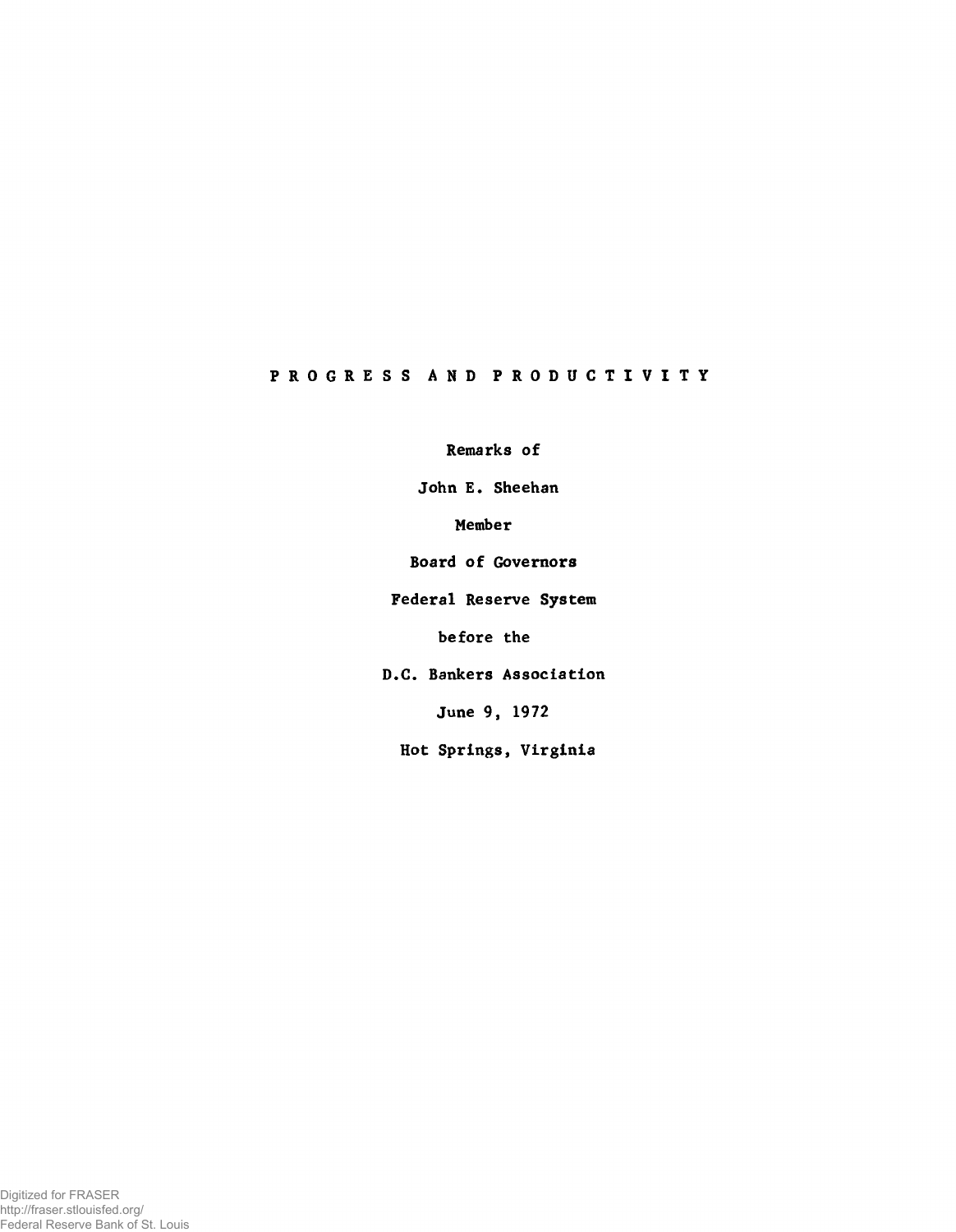# PROGRESS AND PRODUCTIVITY

I hope that my remarks today will be helpful by contributing something to your perspective on the current economic view. I am going to begin with a brief appraisal of that picture. That appraisal will lead to a conclusion I hold strongly and that I believe must become the core of the nation's economic policy.

Let me state that conclusion now. The finger of perspective points, I think, at a need for high and rising productivity. While other members of the Federal Reserve Board, notably Chairman Burns, have emphasized the need for increased productivity, let me note that the views I am expressing today represent my personal opinions.

We want--and as a nation our desires are expressed in the Employment Act of 1946--high and rising income, maximum employment of our human and natural resources and of our hard earned capital. We want high and rising respect for the dollar in international trade. This means that we want our goods and services to be competitive at home and abroad, so that we can earn and keep a basic balance in our international accounts.

We want to remake our cities. We want to invent the first society that offers everyone the opportunity to escape poverty without regimentation.

And we want to satisfy all these needs and desires at low and declining costs to the environment.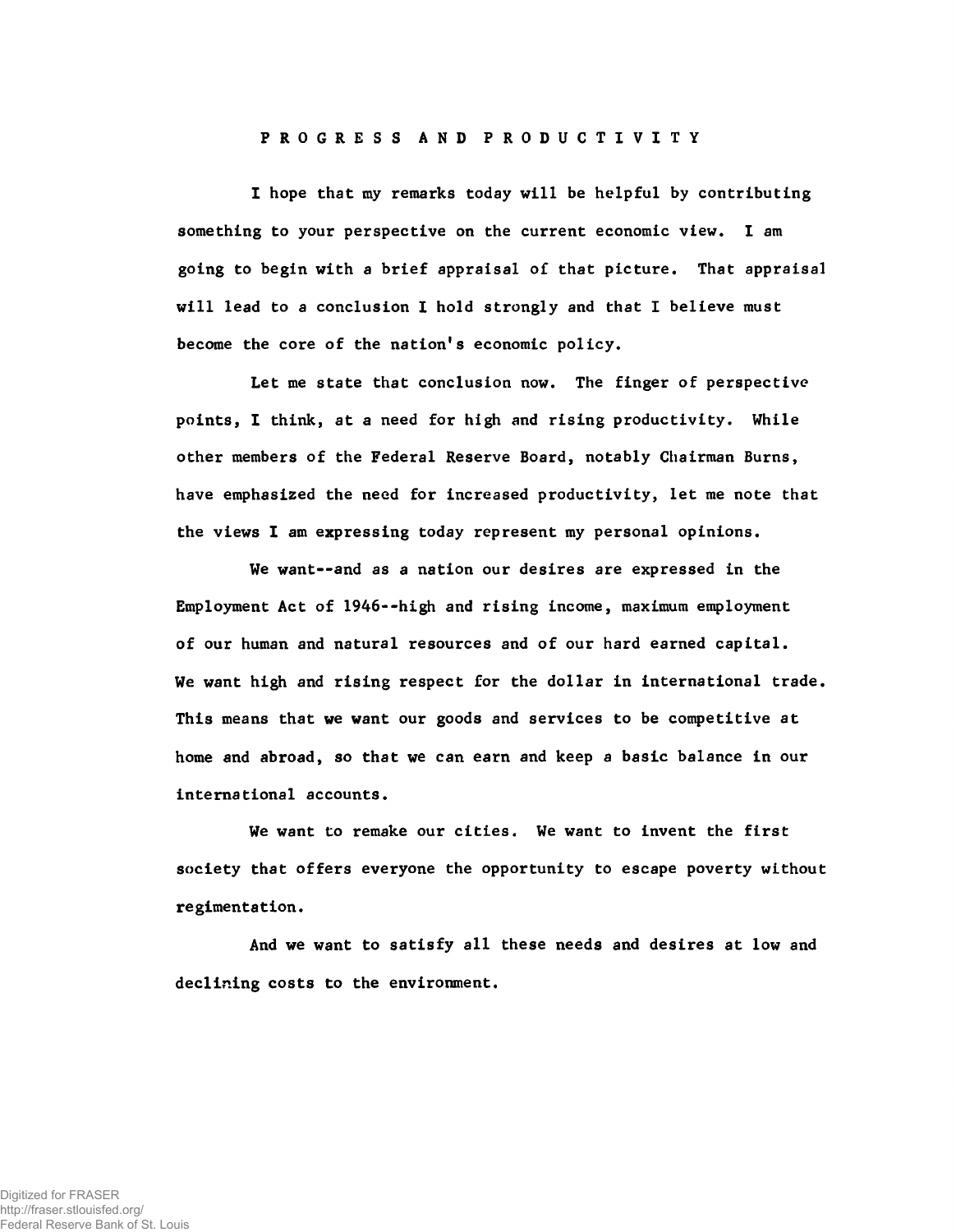This is a requirement that we produce at lower unit cost in terms of wear and tear on the environment. Such a requirement calls for added industrial and taxpayer outlays that are large and long lasting. When we add that to the high consumption goals we expect our production to meet, the need to produce at the highest level of productivity we can sustain becomes as urgent as it is unmistakable.

# THE CURRENT PICTURE

Let me now add up to this conclusion, beginning with the main elements of the current economic picture.

Industrial production is accelerating. The Federal Reserve's Index of Industrial Production rose sharply in April. This was the eighth successive monthly rise. In the first four months of this year, industrial production has risen at an annual rate of 9 per cent.

Employment is improving at a rate well above the long term norm. Approximately two and one-half million people were added to civilian employment rolls from May 1971 through May 1972. Nearly half this increase took place in the first five months of this year.

Despite this blooming of job opportunities, unemployment has not yet dropped significantly, because the civilian labor force has also grown at an unusually high rate, as it often does in periods of increased job opportunities.

Thirdly, surveys and figures on new orders both show that plant and equipment expenditure plans for the year are moving ahead

-2-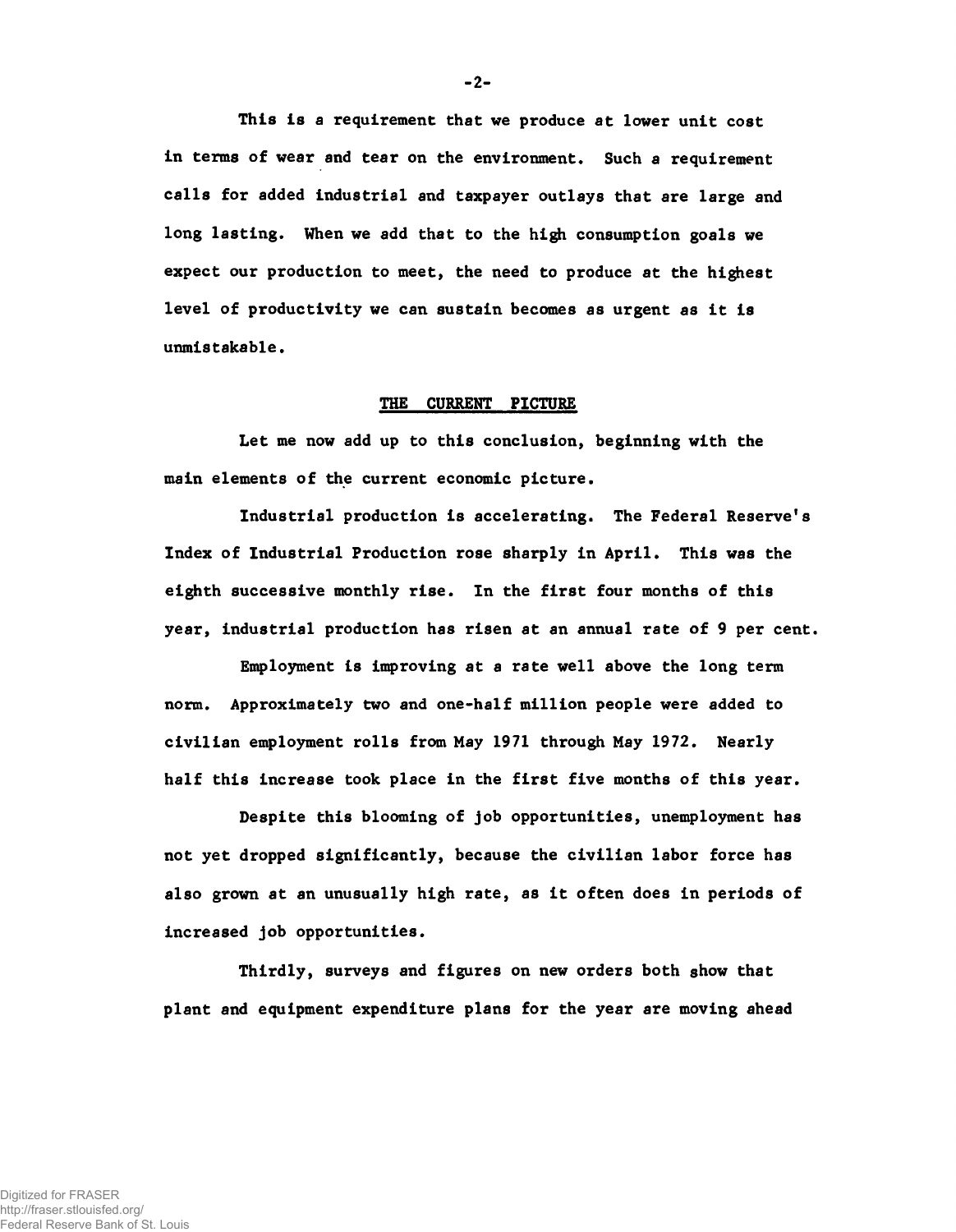well. Last fall, for example, one leading survey suggested a 7 per cent increase in capital expenditures for 1972. The most recent of the surveys by that firm shows a 14 per cent growth projected for the year. In between the two, other surveys, also showed continuous increases.

The most recent Commerce Department survey of capital spending shows a 10.3 per cent increase for the year, however. That these projections have been increasing since last fall appears to indicate growing optimism among businessmen.

Finally, I would report that consumers are spending pretty well from their growing incomes. Retail sales have risen substantially this year so far. Car sales are strong--the rate for the last several months has been about 9 million domestic sales and 1 1/2 million imports— a good sales rate. And car sales are normally thought to be an unusually sensitive indicator of consumer attitudes.

Color television set sales have been excellent, and home furnishing sales are especially strong. In March, we had the largest increase in consumer installment credit ever recorded and the April increase also was substantial.

The only key indicator for which we do not yet have evidence of a turnaround is inventory investment. But, as a former manufacturing company executive, I am confident that growing consumer purchases and rising demands for business equipment will result in some inventory build-up shortly.

-3-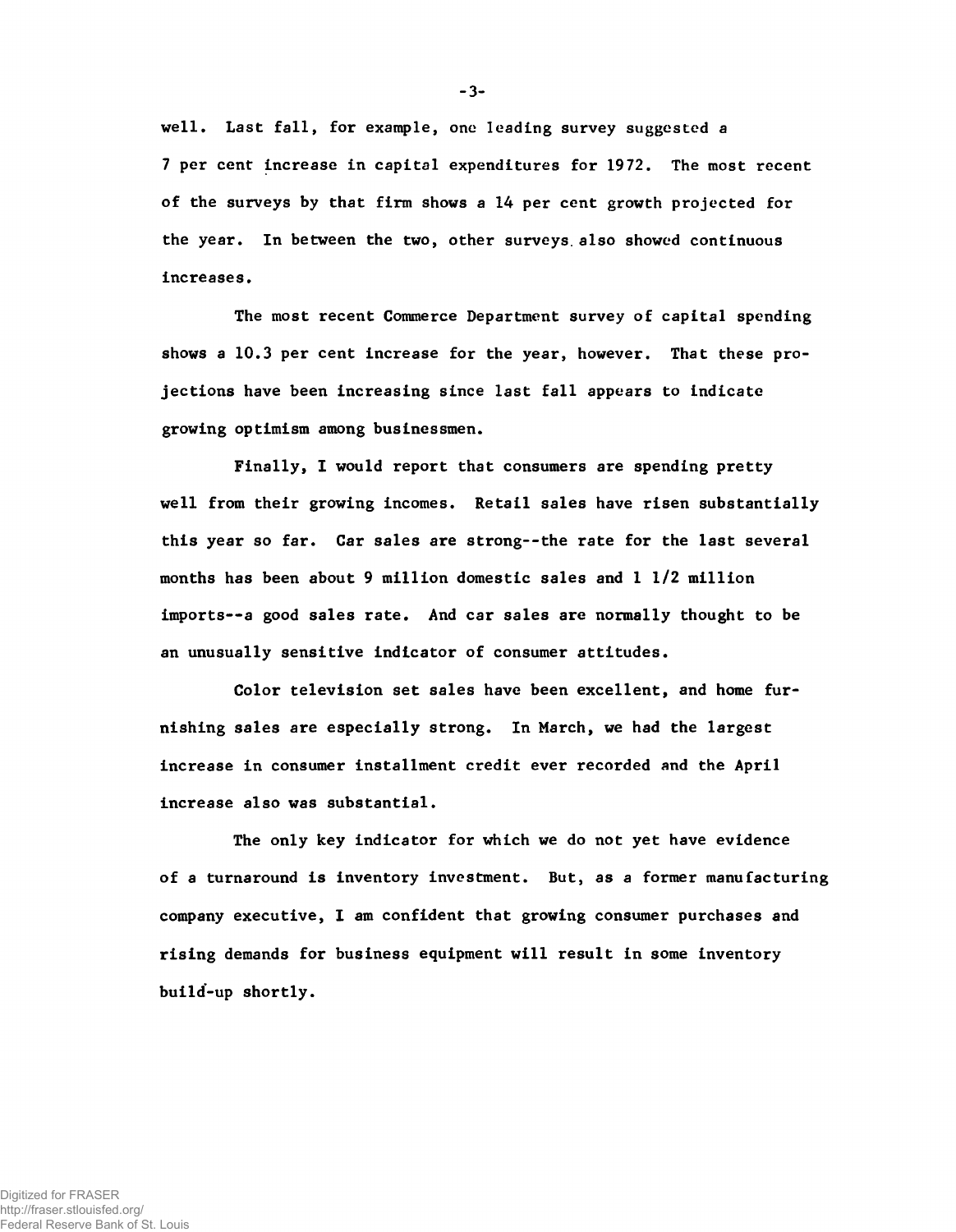Thus, the prospects for a good solid growth in Gross National Product for the year are excellent. And the \$100 billion consensus forecast may prove low.

As these growth factors continue to operate, we can reasonably expect unemployment to drop.

There is an irony hidden in this record of achievement. The growth so far in 1972 has occurred without the massive degree of fiscal stimulus that was expected to beget it. An unexpected overwithholding of income taxes— on the order of \$8 billion at annual rates so far--has been the main factor in cutting the current budget deficit from the nearly \$39 billion previously announced to some \$26 billion announced in the mid-year budget review this week. The review also raised the fiscal 1973 deficit to some \$27 billion. As 1972 evolves and we turn the corner into 1973, and fiscal stimulus plus inventory building occurs, the pace of economic activity can be expected to strengthen further. The problem for policymakers in the first half of 1973, then, will consist in a strong economy, little in need for further stimulus, but getting it from continued substantial Federal deficit spending--assuming that the projected Federal deficit ensues.

Thus, we appear to be moving into a period of quite substantial growth in the American economy. The problem for policymakers will be to sustain and encourage that growth while continuing to moderate the dangerous inflation we have been experiencing. We shall have to

-4-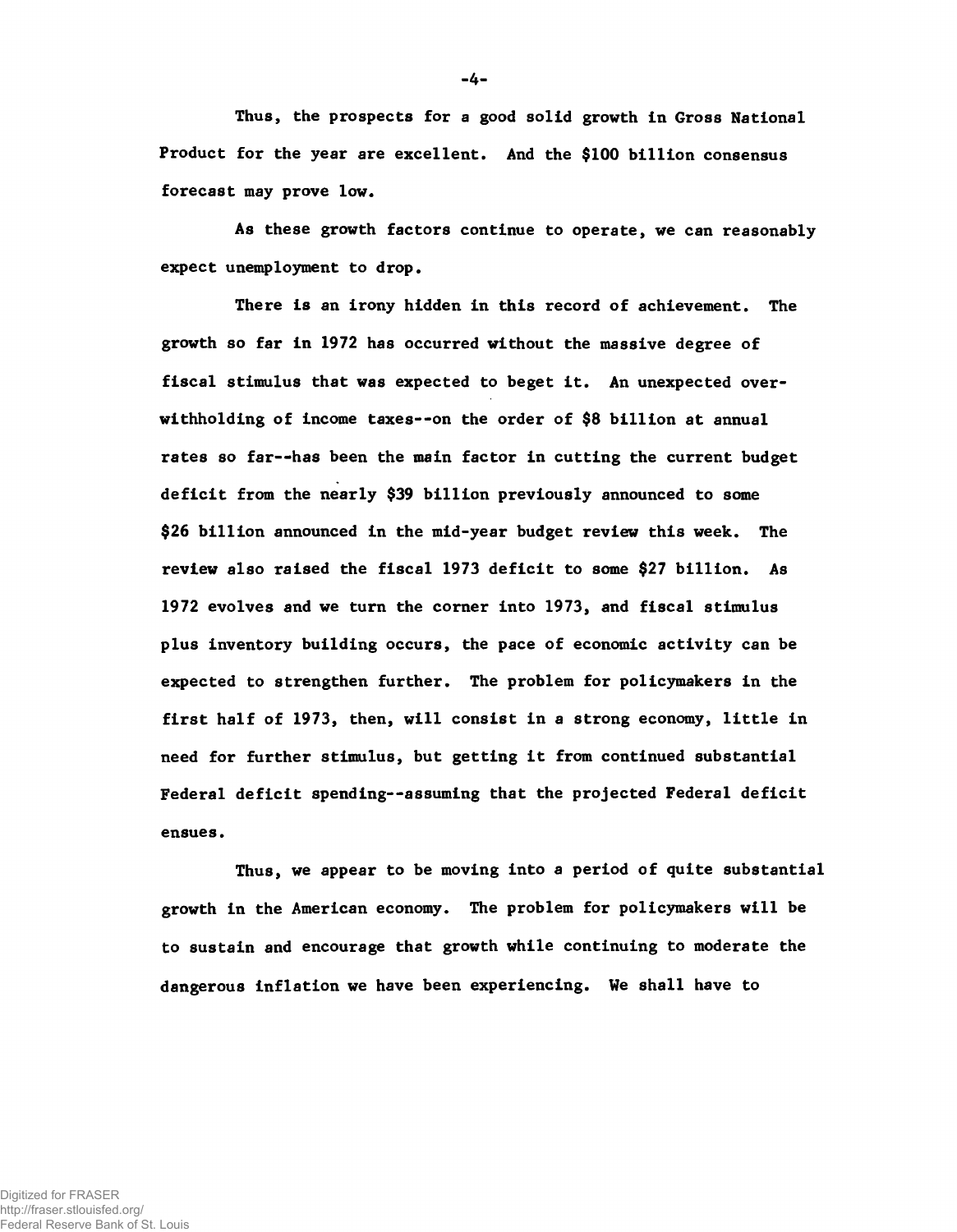become conscious again of "demand-pull" inflation dangers, and find a narrow path between that threat and the "cost-push" inflation that has been the danger in the last two years.

#### THE CONTROLS

Some complain that Phase II controls are not working well enough. While I agree that the inflation we have suffered in recent years has been particularly stubborn, I do not believe it is appropriate to compare, say, the rate for the second quarter of 1972, which may be about 3 to 4 per cent, with the second quarter 1971 rate of 5 per cent.

The more appropriate comparison would be a comparison of what we have, with what could have been expected in the second quarter of this year had no controls been applied. As an until recently manufacturing executive, I am aware of the squeeze rising costs in 1971 were applying to profits, and the impetus this was giving to price increases.

President Nixon's program as implemented by the Congress took much of the steam out of the price increases being foreordained by the cost push of 1971. Substantial volume gains in the meantime-given the strength of the recent recovery--have bolstered total profits even though controls have held down prices.

In this respect, let me add that one of the strong reasons for believing that the economy is definitely mending is that business profitability is improving.

**-** 5**-**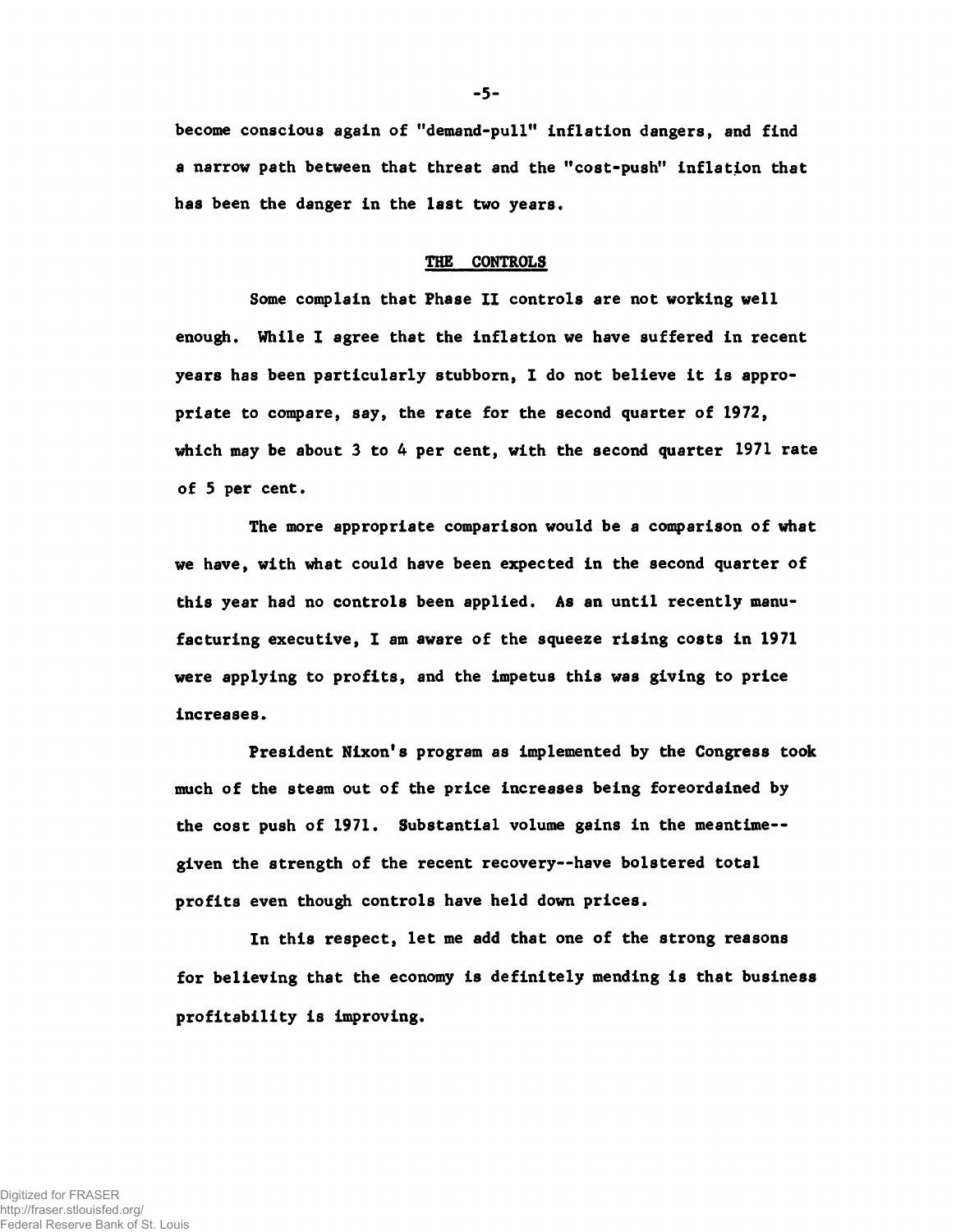Corporate profits as a per cent of GNP in 1970 reached the lowest level in about three decades. In the intervening year and more, corporate profits as a share of GNP have generally risen. But the ratio to GNP has not yet come anywhere near peaks reached earlier in the post war period.

Some appear overly concerned now that the recovery over the near term is too strong. I have noted my consciousness of possible inflationary pressures in 1973. But, I think the facts that we are utilizing our manufacturing capacity at a rate of less than 80 per cent currently in this country, and that we have a 5.9 per cent rate of unemployment, do not suggest a need for choking off the stimulus to investment and expansion.

I am concerned that pressures for an end to controls may end their moderating influence prematurely. I desire a return to the type of economic freedom that has served us all so well for so long as much as anyone could desire it. But, in order for controls to be lifted successfully, we need to experience, for a reasonable period, a rate of inflation substantially less than we now have.

### THE EMPLOYMENT PROBLEM

Earlier, I touched on growth of employment in recent months. This generally satisfying growth record conceals a troublesome element, not often highlighted. That is the continuing sharp growth in governmental employment.

-6-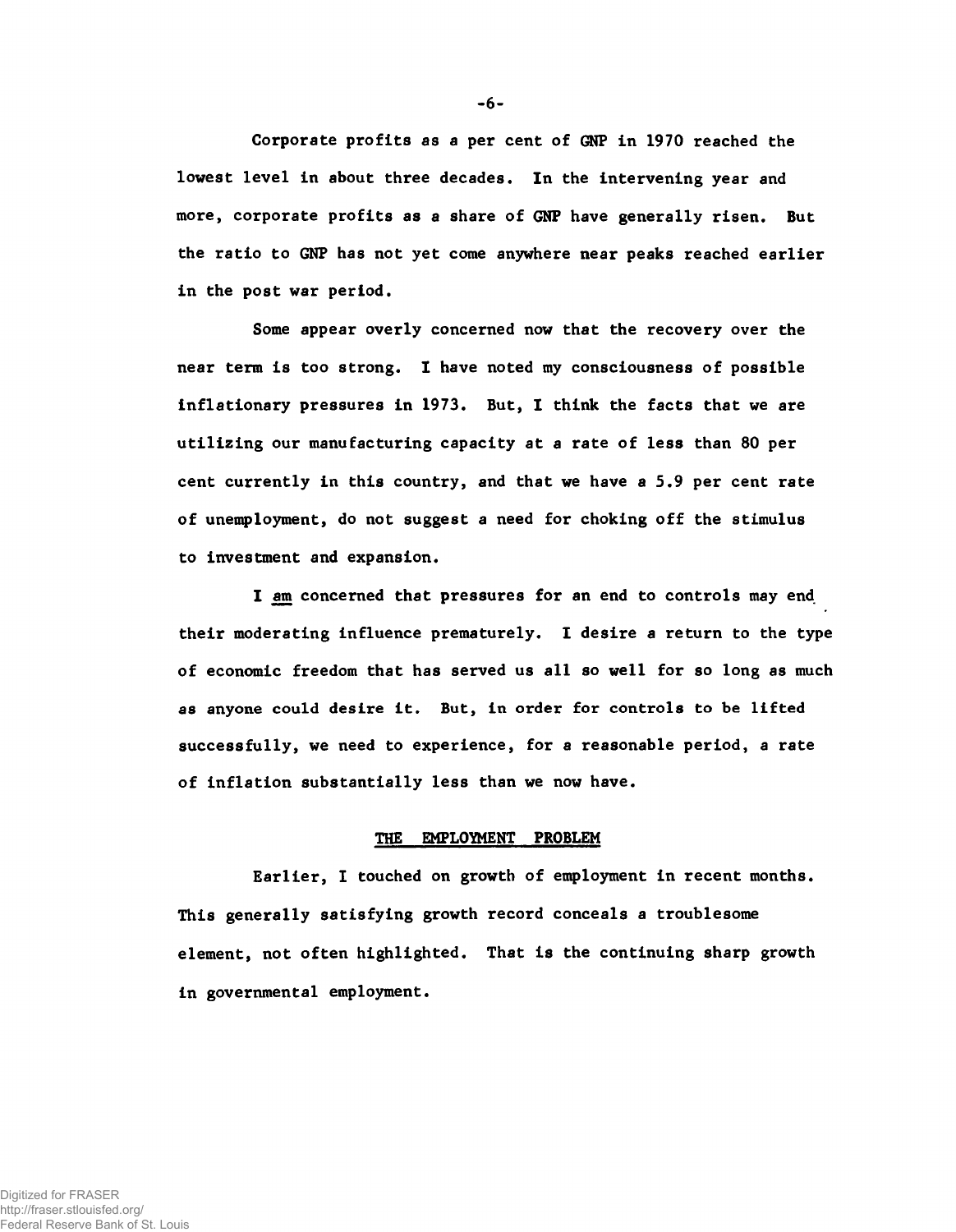While Federal Government civilian employment has held constant over the past twelve months--by dint of a special Administration effort-state and local governments have added one in four of the jobs created during that time. As a factor tending to ameliorate a serious unemployment problem, this development is commendable. But, as a long term trend in this country, sharply rising government employment is, to me, quite troublesome, for it underpins the rise of governmental spending at all levels that has been on a steep curve of increase for many decades.

In 1940, there were 32.4 million people employed in nonagricultural establishments in this country and 4.2 million were in government jobs at all government levels. In 1971, there were 70.7 million people employed in non-agricultural establishments in the United States and 12.9 million were in government.

#### THE PROBLEM OF GOVERNMENTAL SPENDING

From 1947 through 1967, Federal Government expenditures approximately doubled each decade. When the price inflation is taken out of these numbers, we still find an increase of 3 1/2 times over the two decades. And if the rate of increase in the five years since 1967 is projected through 1977, there would be another one-decade doubling.

More bothersome still, total expenditures by governments (State, local and Federal) have far outpaced the growth in the private sector of our economy in recent decades. Governmental expenditures

**-** 7**-**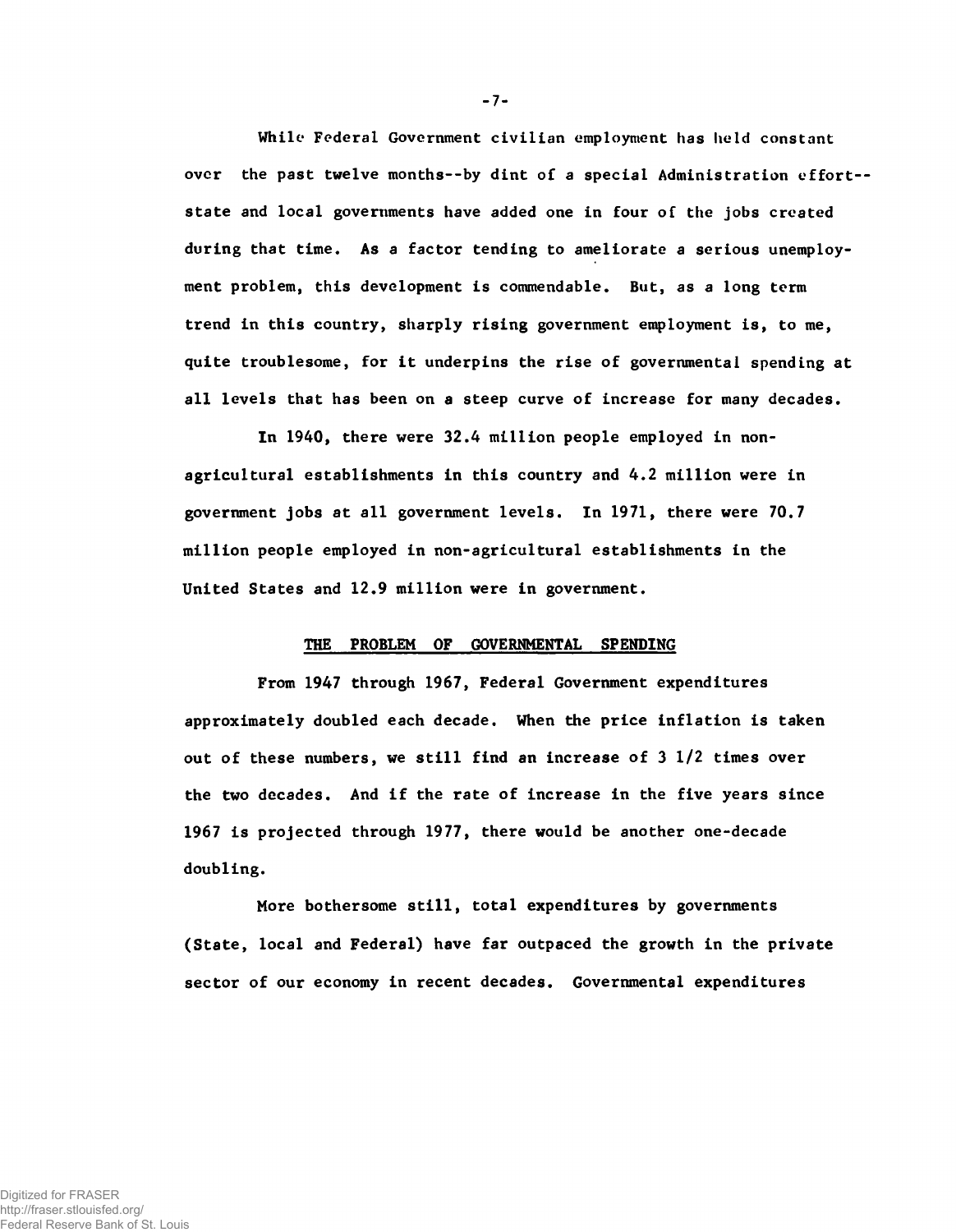**were about 11 per cent of our Net National Product in 1929 while in 1971 they were about 36 per cent.\***

**It appears to me that one of the major short and long term problems in this country is to moderate the growth in governmental expenditures at a ll levels.**

**The short term aspect of this problem relates to the apparently unneeded fiscal stimulus which may well occur in the first half of 1973.**

**The long term problem is also a severe one. While the pressure for increased public expenditures and consequent tax increases seems inexorable, that pressure must be successfully resisted.**

**There are those, nevertheless, who suggest that we are miserly about expanding governmental expenditures in this country. And comparisons are drawn between the United States and Western European countries such as Sweden and England where higher proportions of gross national product are dedicated to the public sector. In my view, this would seem to be the wrong way to judge this problem.**

**I do not think any specific share of GNP devoted to public** expenditure is the right proportion for all time and for all countries. **But an increasing ratio of public expenditure to GNP carries with it the risk of reducing the potential long-run growth rate of the economy. Too often, the public is not prepared to decrease private consumption**

 $-8-$ 

**<sup>\*</sup>Net National Product defined as the value of newly produced goods and services after allowance is made for the value of capital goods used up in their production.**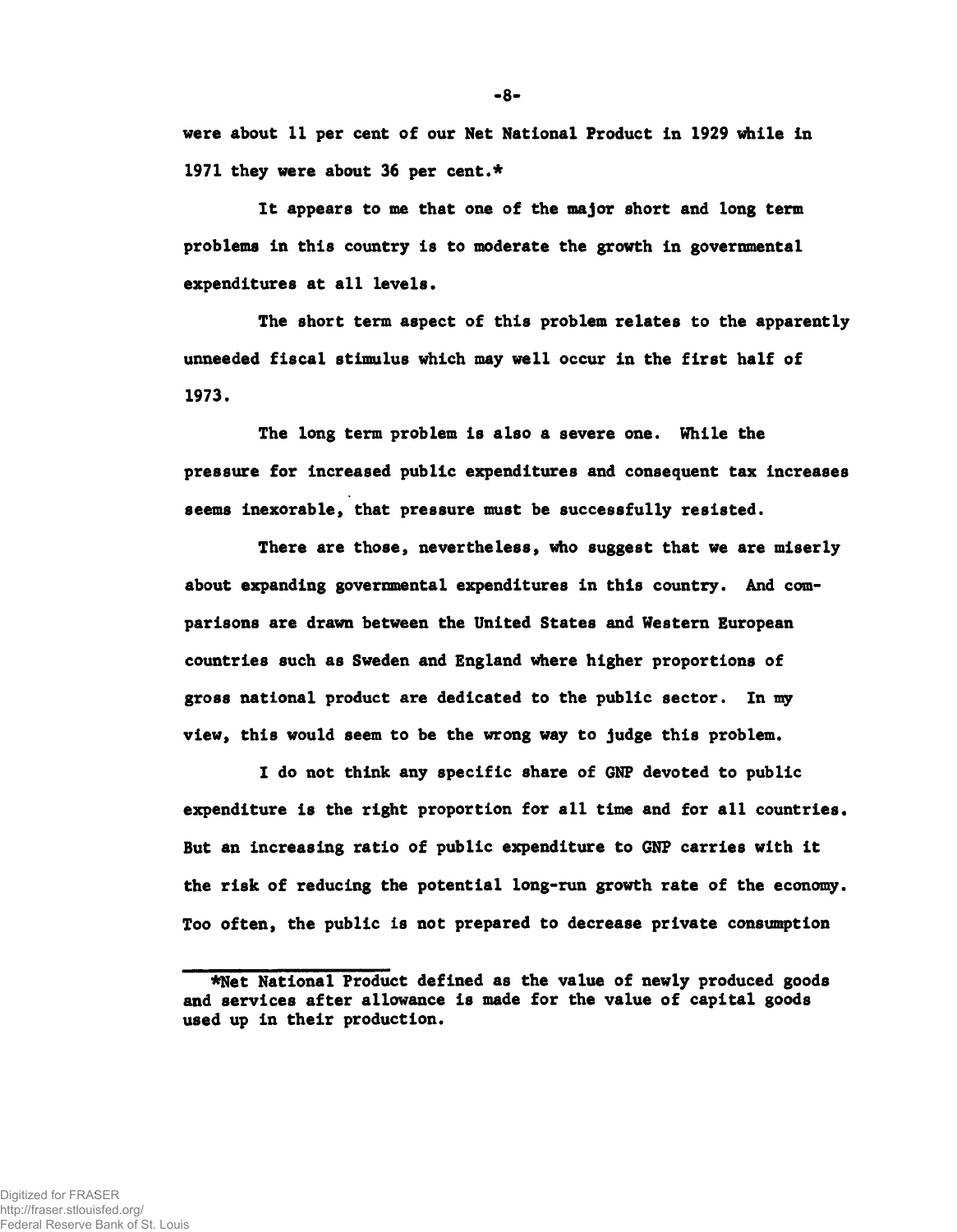to finance an increased use of resources by the public sector, so that government absorbs resources that would otherwise go into the capital formation needed for economic progress. Also, when rising governmental expenditures stem from programs that redistribute income, the effects on the tax structure may dull incentives to the point where individual initiative suffers.

# THE NEED FOR HIGHER PRODUCTIVITY

This brings us to the heart of the matter. We have been rapidly losing our competitive posture in world markets because our costs— primarily labor— have gotten out of hand.

In recent yeaxs, productivity has increased only minutely in this country, although we did get a 3 1/2 per cent rate of increase in 1971 in the private non-farm sector. In the first quarter of 1972, the rate was a little more than 3 1/2 per cent, but compensation per man hour went up over 9 per cent, and unit labor costs increased about 5 1/2 per cent.

The first quarter was somewhat unusual, in that the large increase in compensation per man hour reflected the bulge in wage rates after the freeze. We can probably expect productivity increases of about 4 per cent or so in later quarters of 1972. If compensation per man hour were to increase by more than that, unit labor costs would continue to rise.

In my experience as a manufacturing company manager, I found that unions often resist increases in productivity while

-9-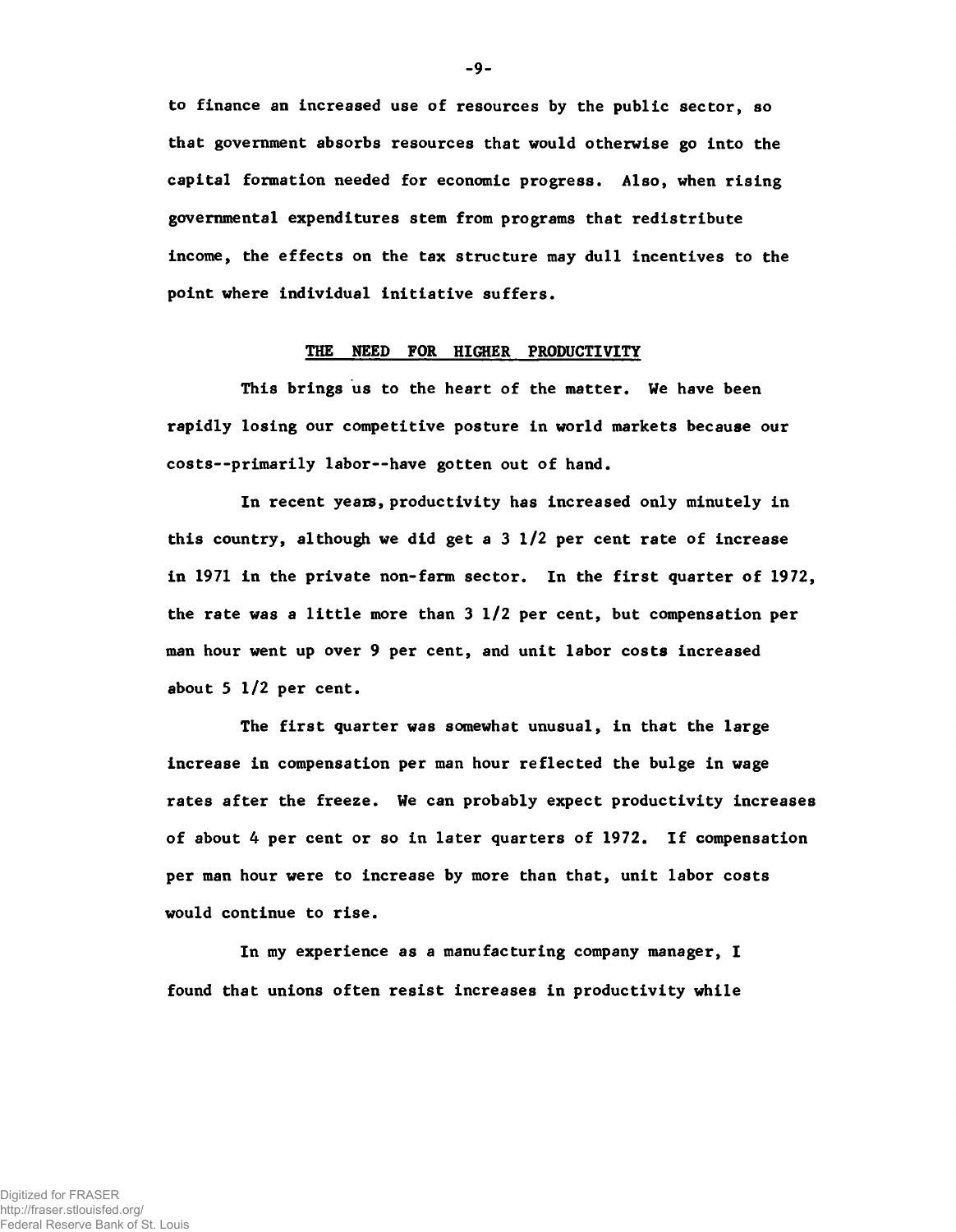demanding continuous wage increases, although there have been notable exceptions. But, union leaders must understand--as each American must--that real income can rise only to the extent that men produce more. There is a simple equation that we must all live with: if we are to consume more per capita, we must produce more per capita.

Furthermore, it has often seemed relatively easy to management to raise prices enough to hold profit margins in the face of increased wages. What is truly difficult is to lower costs sharply through increased productivity. But, it can be done, and a firm relationship of increases in wage rates to gains in productivity is essential if we are to regain price stability.

Few realize that for a hundred years during the early history of this country--except for war time periods--prices generally fell. This sometimes occurred only at social costs not now acceptable. The point is that no such social costs must be levied in the name of price stability if we make greater productivity the password to higher wage rates.

In two relatively large manufacturing facilities which were part of my responsibility in recent years, we found through exhaustive studies that if the plants were removed to another location--almost any location--the work force could be reduced about 40 per cent. Decades of history in those plants with work rules and labor practices which severely limited output precluded all but modest productivity improvements over the short term.

-10-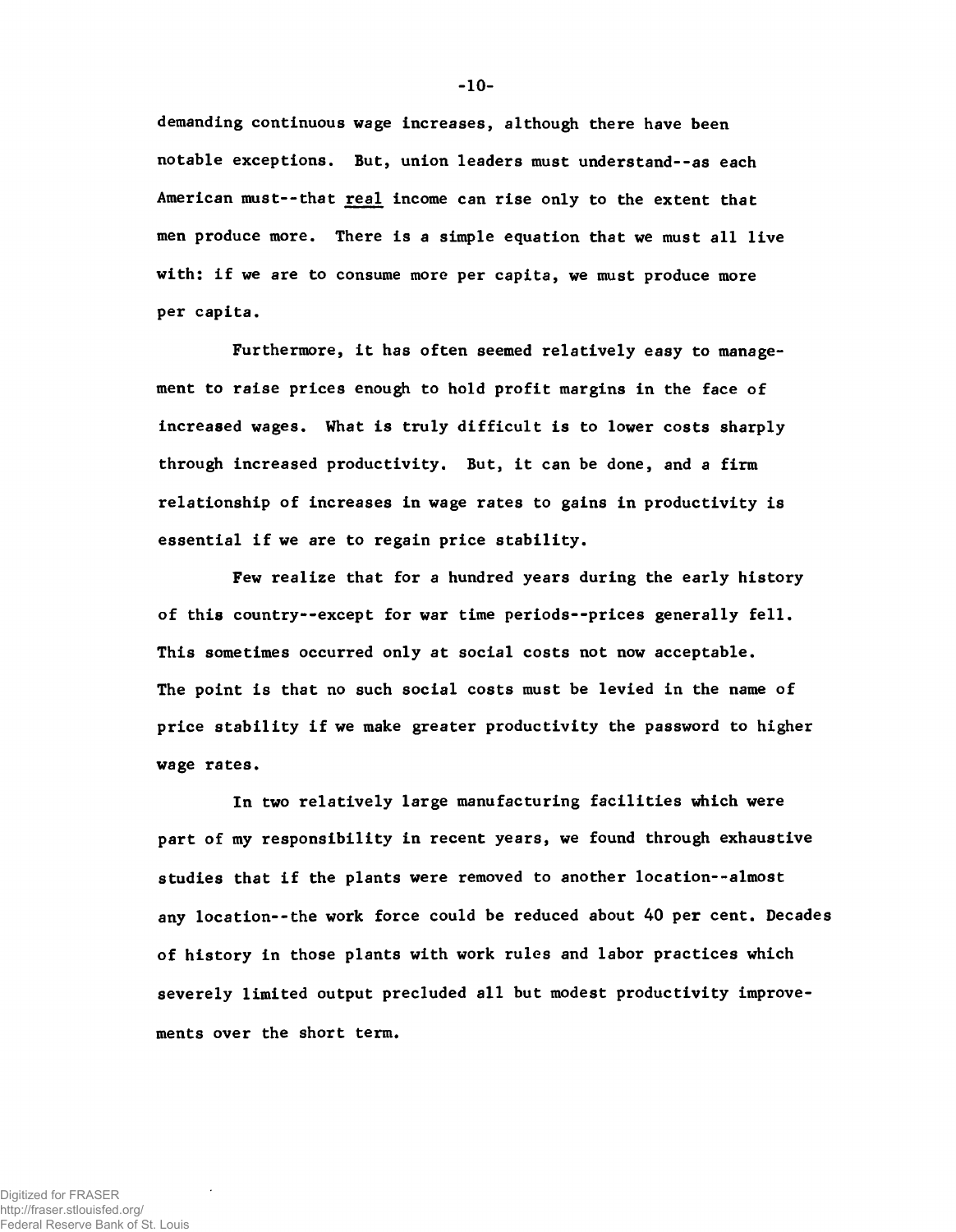High costs and low productivity are not confined to the factory floor. Many of our corporate management structures could be pruned to good effect. I endorse Peter Drucker's conclusion: "There is not one company I know of where a sharp cut in the number of executives would not be a real improvement. They are all grotesquely over structured."

There are few companies familiar to me that could not lower their overall costs by at least 10 per cent, and as much as 25 per cent or more, if two ingredients were present:

--a management with the will to manage

— a willing, cooperative work force

both of them understanding that income can increase in real terms only as productivity rises.

The problem of increasing our national productivity is such that I believe the time has come to embark upon a national crusade with the same sense of urgency that President Kennedy displayed when he launched our program to put men on the moon.

One of the more beneficial uses we can make of our tax powers is the provision of incentives to modernize production methods. Despite this, calls are now being heard to repeal the investment tax credit, or reverse the trend toward liberalized depreciation allowances initiated during the Kennedy administration. This would, indeed, be short sighted, in my view, tragically so.

Secretary of the Treasury Connally recently observed that some 40 per cent of our factory equipment was obsolete. In driving for

-11-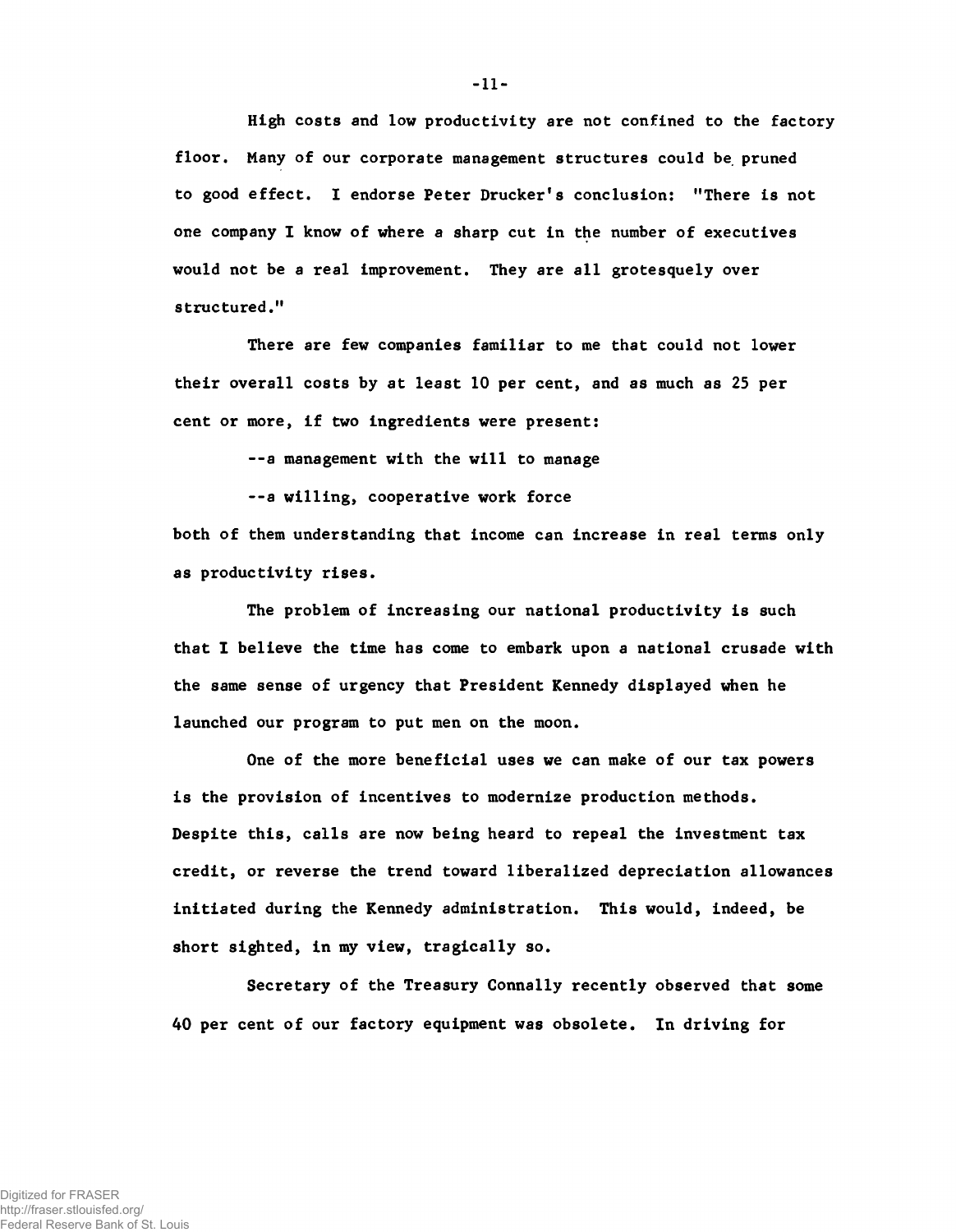lower costs, for example, the Japanese are tearing out steel production equipment we consider modern, in order to install larger volume, lower cost units.

From 1960 to 1968, the U.S. economy devoted a much smaller proportion of its total output to nonresidential fixed investment than other leading industrial societies:

| Japan         | 31 per cent |
|---------------|-------------|
| Germany       | 19 per cent |
| France        | 17 per cent |
| United States | 13 per cent |

Thus, those who urge less incentive to modernize the industrial plant and equipment base of this country should appreciate two factors: the declining efficiency of American plant and equipment as compared to our competitors, and the growing importance of capital investment in a nation whose economy must become increasingly sophisticated if it is to continue to provide the income for the highest standard of living in the world.

The real key then to the restoration of the American economy to its old vigor lies in improving productivity at all levels and in all segments. And as productivity increases, salaries and wages should rise and prices should be stable or should fall.

I propose that we target a 5 per cent increase in productivity for each of the next five years.

We should set up management-worker-public productivity councils at local levels throughout the country to eliminate absenteeism and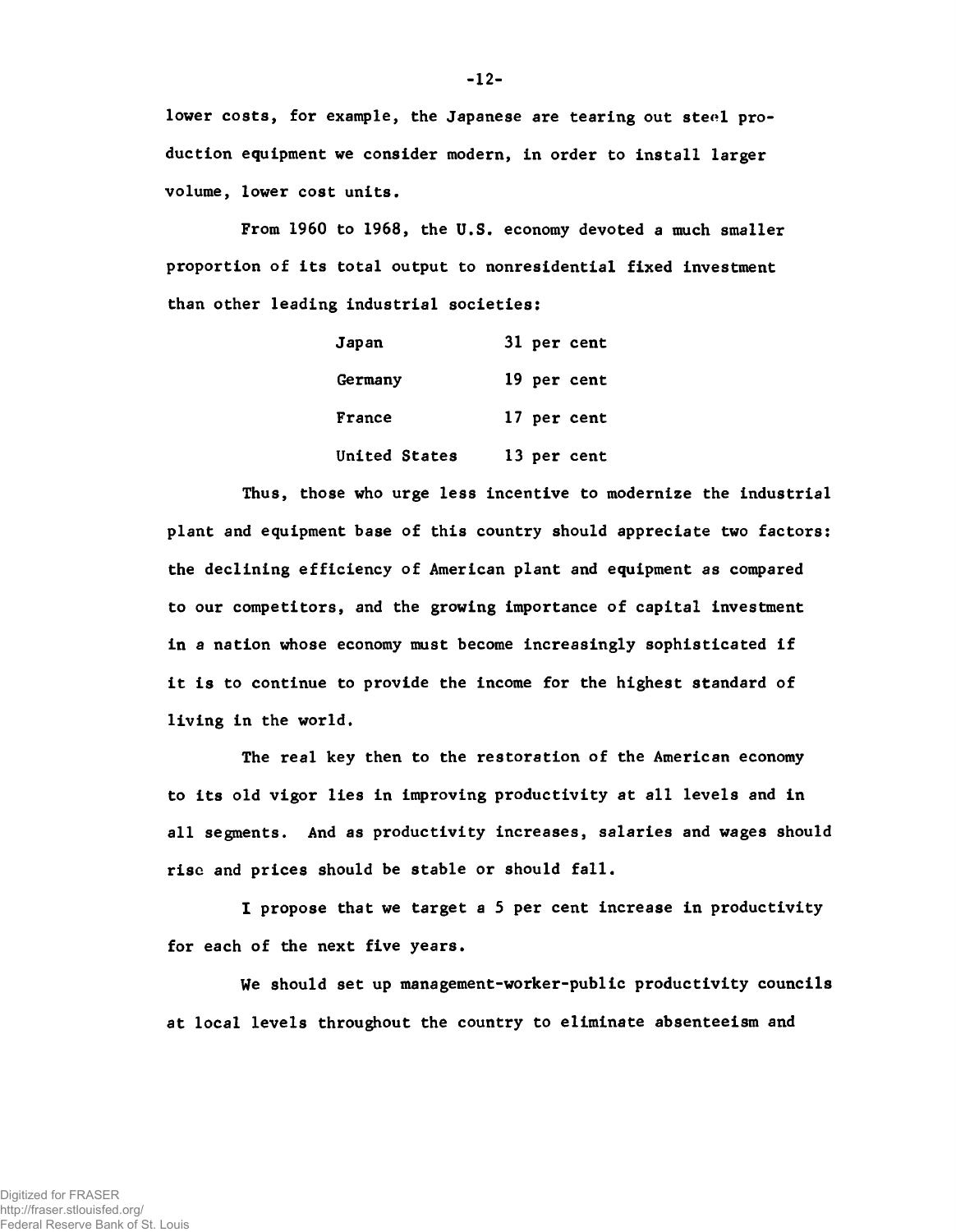shoddy workmanship, and to lower costs sharply. And the workmen must be promised a substantial share of the proceeds of higher productivity. Where workmen have been given their share, progress in many instances has been remarkable.

We must think deeply about the fundamental reforms needed to cause both wages and prices to respond to changes in demand and supply.

President Nixon has in the last few months set us upon the path to new relationships and, I believe, healthier ones, with most of the great powers of the world through the realignment of the dollar, his call for fairer trade practices, his approach to the People's Republic of China, and the series of watershed agreements he negotiated at the summit in Moscow.

But, let us remember that we cannot follow through on these promising initiatives if we present to the world, and present to ourselves, a high rate of inflation and an economy ever less capable of competing on an even basis with the many economic powers that are on the rise throughout the world. Greatness begins with soundness at home. Insofar, at least, as our economy is concerned, greatness begins with high rates of gain in productivity and the maintenance of wage rate increases commensurate with productivity gains, so that prices can remain stable.

The keystone is not the whole arch, nor the arch the whole structure it supports. Productivity is not the whole story. But the arch will not stand without its keystone. And productivity gain is the keystone to the economic progress we must have if we are to keep

**-** 13**-**